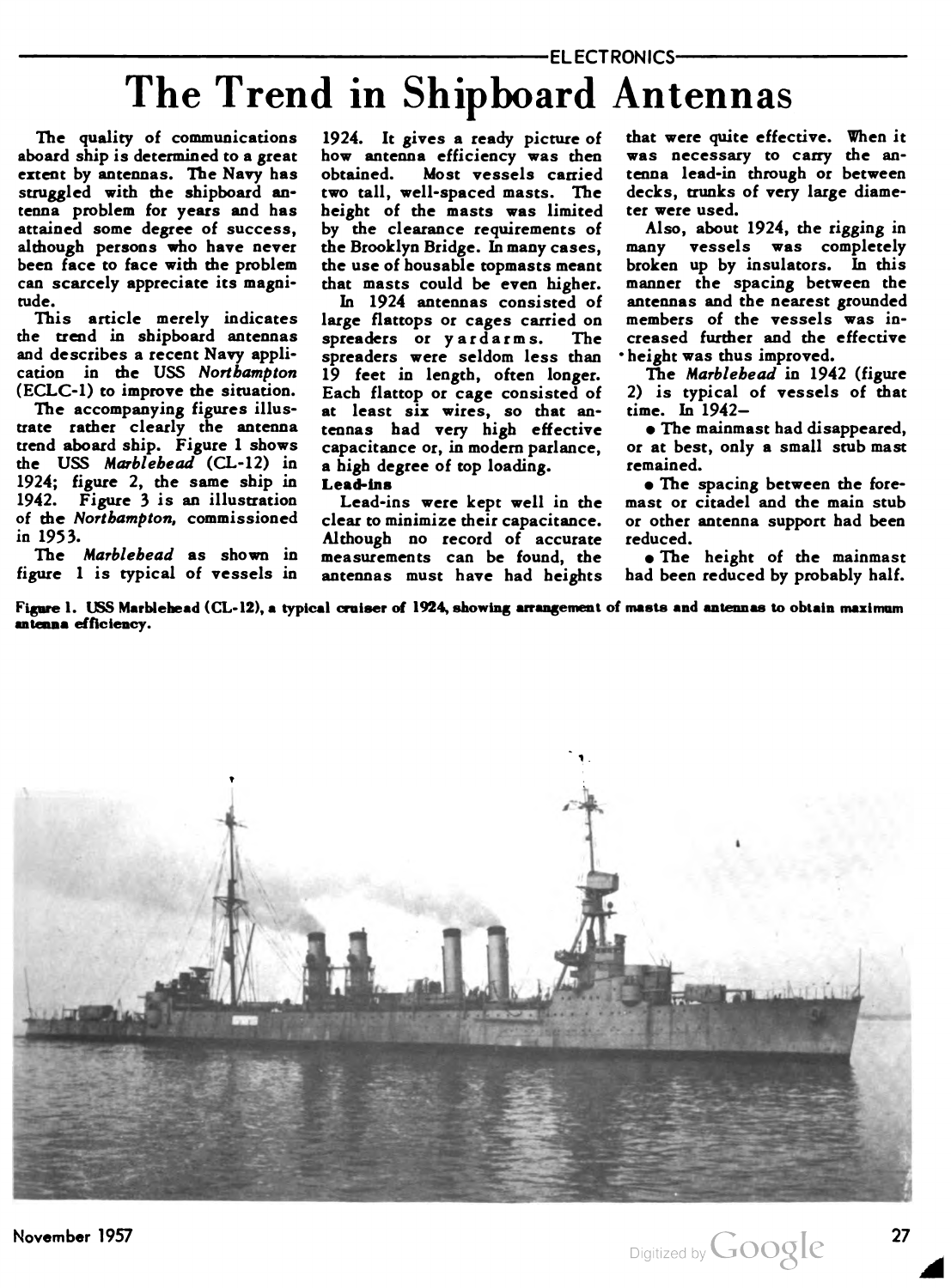• The number of necessary an tennas had increased considerably.

• An 18-inch trunk for the main transmitter antenna was a problem. Even 9-inch trunks, although more common, were difficult to obtain.

Because of these conditions in 1942, practically all antennas con sisted of a single wire supported among a maze of other antennas, superstructure, stacks, and grounded rigging. Effective height was rapidly decreasing.

In addition to the progressive decrease in the height of masts and other antenna-supporting structures in naval vessels, the super structure was being continually raised. The raising of the super structure caused a still further re duction in effective height of the antennas because the major part of the capacitance is between the antennas and the superstructure rather than between the antennas and the water.

Some of the trends have stopped. Today, designing the topside of a naval vessel is a cooperative task of the naval architect and the elec tronics engineer.

Work to solve the antenna problem started at the Naval Elec tronics Laboratory in San Diego in 1944 as the result of World War II experience. Until 1944, individual antennas had been designed and engineered in strict accordance with the operational requirements of their own associated equipments without too much regard for inter action.

The approach to the antenna system study was to test and measure antennas on operating ships. This slow, time-consuming procedure has been replaced by the testing of ship models and the use of scaled frequencies. A model range built about 1944 at the Naval Elec tronics Laboratory for that purpose is in constant use today.

Valid results are obtained from models if both ship size and wave lengths are scaled to the same value. The work can also be done for ships still in the preliminary design stage.

The antenna model range method was used by the Naval Research Laboratory and the Naval Elec tronics Laboratory in the command ship Northampton. Since many of the same antenna types and prin ciples will undoubtedly be used for some time, her communications and antenna arrangements are of interest.

The Northampton, which is basically a heavy cruiser, was de

signed as a task force flagship.<br>The antenna arrangement on the Northampton is different from that of any other ship of the Navy. Be cause of the ship's command func tion, good communications were given top priority. Therefore, many compromises had to be worked out.

For example, blocking the line of fire of the forward guns was ac cepted so that antenna structures could be erected.

## Patterns

Also, the originally proposed smokestack was found to cause interference to radiation patterns, principally between 3 and 8 megacycles. The severity and extent of interference depended on the stack height. To correct the con dition a 25-percent reduction in stack height was first recommended, but later it was decided to use the stack as the broad base of a sleeve antenna.

The effect of the forward and after towers was also determined, and optimum antenna locations were selected as far from the tower ef fects as possible.

The forward sleeve antennas are all receiving antennas, and the

Figure 2. Later view of the Marblehead showing the changes that took place in antenna arrangements between 1924 and<br>1942.